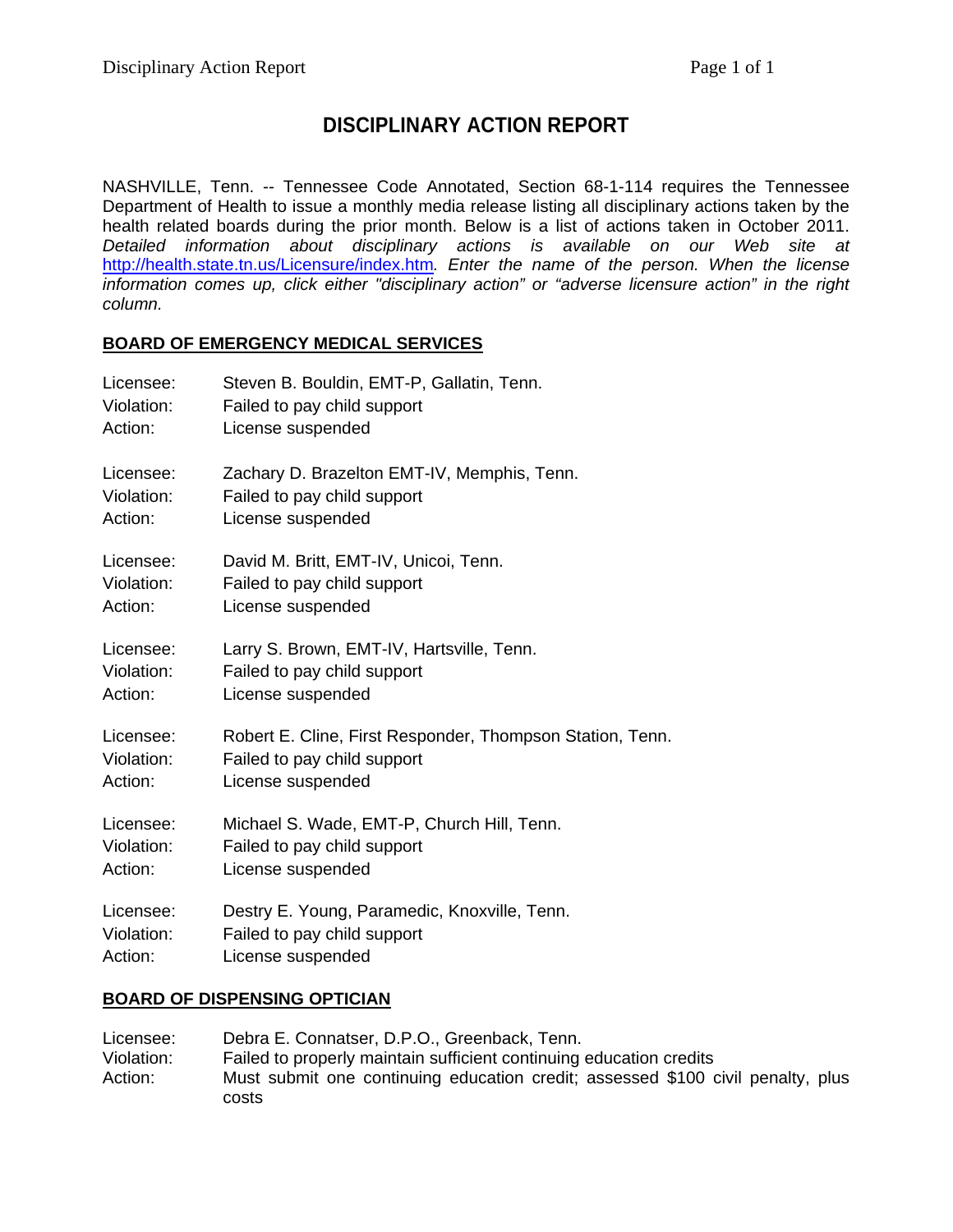| Licensee:<br>Violation:<br>Action: | Felicia L. Hanson-Peay, D.P.O., Memphis, Tenn.<br>Failed to properly maintain sufficient continuing education credits<br>Must submit one continuing education credit; assessed \$100 civil penalty, plus<br>costs |
|------------------------------------|-------------------------------------------------------------------------------------------------------------------------------------------------------------------------------------------------------------------|
| Licensee:<br>Violation:<br>Action: | Christopher K. McWhorter, D.P.O., Brentwood, Tenn.<br>Immoral, unprofessional or dishonorable conduct<br>License placed on probation for three years; assessed \$1000 civil penalty, plus<br>costs                |

# **BOARD OF MASSAGE**

| Licensee:  | Matthew A. Hill, L.M.T., Chattanooga, Tenn.  |
|------------|----------------------------------------------|
| Violation: | Failed to pay child support                  |
| Action:    | License suspended                            |
| Licensee:  | William R. Johnson, L.M.T., Nashville, Tenn. |
| Violation: | Failed to pay child support                  |
| Action:    | License suspended                            |
| Licensee:  | Sarah L. Welch, L.M.T., Chattanooga, Tenn.   |
| Violation: | Failed to pay child support                  |
| Action:    | License suspended                            |

### **BOARD OF NURSING**

| Licensee:<br>Violation:<br>Action: | Winfield S. Allison, R.N., Chattanooga, Tenn.<br>Unprofessional conduct<br>License suspended; must meet certain terms and conditions                                                                                                                                                                                                                                                                                                                                                                                                                        |
|------------------------------------|-------------------------------------------------------------------------------------------------------------------------------------------------------------------------------------------------------------------------------------------------------------------------------------------------------------------------------------------------------------------------------------------------------------------------------------------------------------------------------------------------------------------------------------------------------------|
| Licensee:<br>Violation:<br>Action: | Garth A. Birdwell, R.N., Milan, Tenn.<br>Violation of board order<br>License revoked; assessed \$1,000 civil penalty, plus costs                                                                                                                                                                                                                                                                                                                                                                                                                            |
| Licensee:<br>Violation:<br>Action: | Bradley R. Blackburn, R.N., Kingsport, Tenn.<br>Guilty of a crime<br>License placed on probation for one year; assessed \$1,000 civil penalty, plus<br>costs                                                                                                                                                                                                                                                                                                                                                                                                |
| Licensee:<br>Violation:            | Sarah B. Booker, R.N., Knoxville, Tenn.<br>Addicted to the use of alcohol or drugs to the degree of interfering with nursing<br>duties; making false or materially incorrect, inconsistent or unintelligible entries in<br>any patient records pertaining to the obtaining, possessing, or administration of<br>any controlled substance as defined in the Federal Controlled Substance Act;<br>unauthorized use and removal of narcotics, drugs, supplies, or equipment from<br>any health care facility, school, institution or other work place location |
| Action:                            | License placed on probation to run concurrent with monitoring contract already in<br>place with the Tennessee Professional Assistance Program                                                                                                                                                                                                                                                                                                                                                                                                               |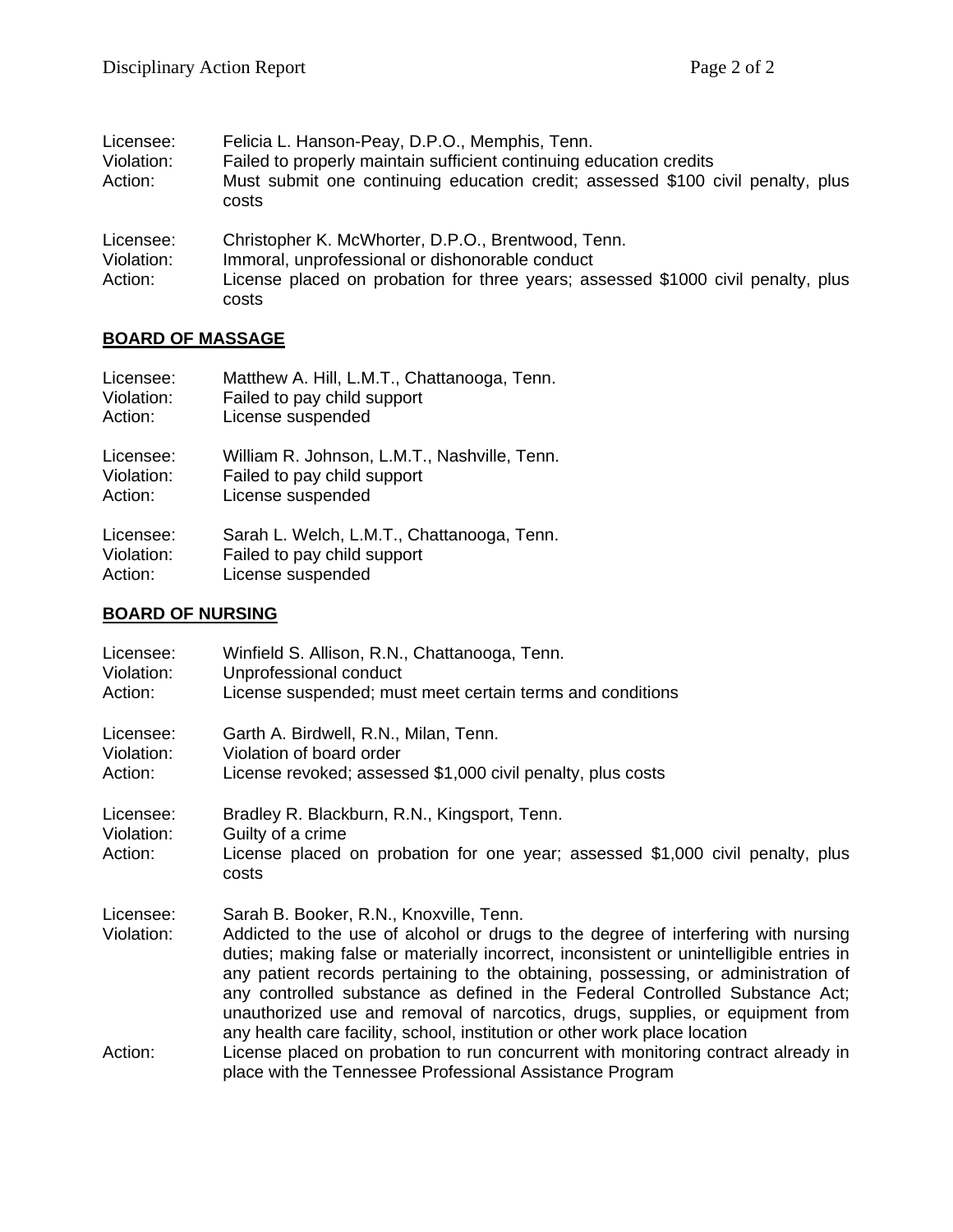Licensee: Kurtis A. Bowden, R.N., Columbia, Tenn.

- Violation: Addicted to the use of alcohol or drugs to the degree of interfering with nursing duties; making false or materially incorrect, inconsistent or unintelligible entries in any patient records; unauthorized use or removal of narcotics, drugs, supplies, or equipment from any health care facility, school, institution or other work place location; unauthorized use and removal of narcotics, drugs, supplies, or equipment from any health care facility, school, institution or other work place location; being under the influence of alcoholic beverages, or under the influence of drugs which impair judgment while on duty in any health care facility, school, institution or other work place location
- Action: License placed on probation to run concurrent with monitoring contract already in place with the Tennessee Professional Assistance Program
- Licensee: Kristi J. Bowling, L.P.N., Elizabethton, Tenn.
- Violation: Being under the influence of alcoholic beverages, or under the influence of drugs which impair judgment while on duty in any health care facility, school, institution or other work place location
- Action: License suspended must meet certain terms and conditions; assessed \$1,000 civil penalty, plus costs
- Licensee: Kimberly A. Branam, L.P.N., Jellico, Tenn.
- Violation: Failure to maintain accurate patient records; making false or materially incorrect, inconsistent or unintelligible entries in any patient records; unauthorized use or removal of narcotics, drugs, supplies, or equipment from any health care facility, school, institution or other work place location; action taken by the state of Kentucky
- Action: License suspended must meet certain terms and conditions
- Licensee: Dyana T. Clark, R.N., White House, Tenn.
- Violation: Unprofessional conduct
- Action: License suspended; must meet certain terms and conditions
- Licensee: Lorinda L. Daniels, R.N., Lebanon, Tenn.
- Violation: Failure to maintain accurate patient records; making false or materially incorrect, inconsistent or unintelligible entries in any patient records
- Action: License suspended; must meet certain terms and conditions; assessed costs

Licensee: Kyla M. Dunn, L.P.N., White Bluff, Tenn. Violation: Guilty of a crime

Action: License suspended; must meet certain terms and conditions

Licensee: Mallory J. Hamsher, R.N., Memphis, Tenn.

- Violation: Unprofessional conduct
- Action: License placed on probation; must meet certain terms and conditions
- Licensee: Tammy K. Hardin, L.P.N., Brentwood, Tenn.
- Violation: Guilty of a crime; making false or materially incorrect, inconsistent or unintelligible entries in any patient records; unauthorized use or removal of narcotics, drugs, supplies, or equipment from any health care facility, school, institution or other work place location; being under the influence of alcoholic beverages or under the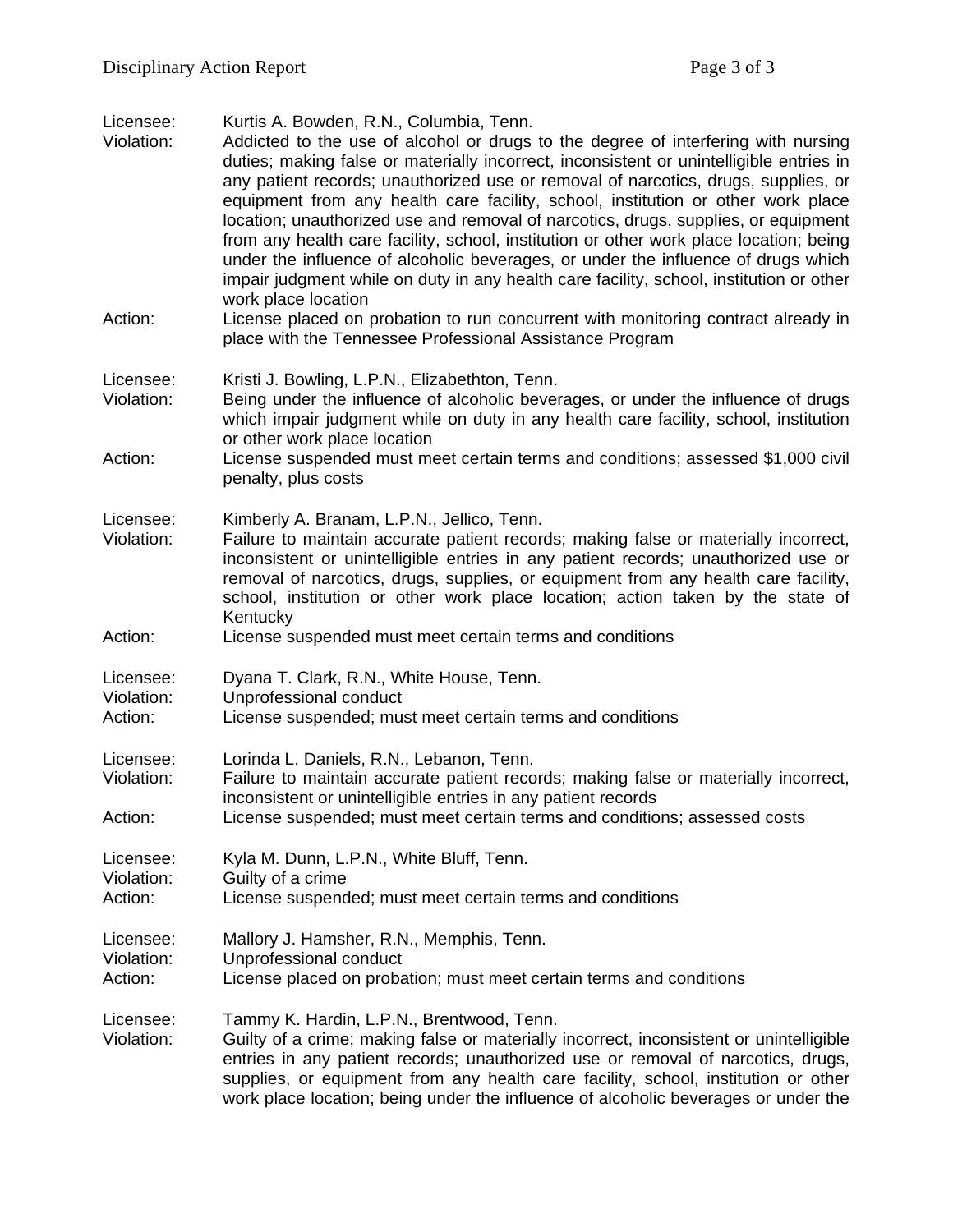| Action:                            | influence of drugs which impair judgment while on duty in any health care facility,<br>school, institution or other work place location; impersonating another licensed<br>practitioner<br>License suspended; must meet certain terms and conditions                                                                                                                                                                    |
|------------------------------------|-------------------------------------------------------------------------------------------------------------------------------------------------------------------------------------------------------------------------------------------------------------------------------------------------------------------------------------------------------------------------------------------------------------------------|
| Licensee:<br>Violation:<br>Action: | Joni M. Hix, R.N., Springfield, Tenn.<br>Violation of board order<br>License revoked                                                                                                                                                                                                                                                                                                                                    |
| Licensee:<br>Violation:<br>Action: | Tanya M. Kim, R.N., Bartlett, Tenn.<br>Failure to maintain accurate patient records; making false or materially incorrect,<br>inconsistent or unintelligible entries in any patient records; unauthorized use or<br>removal of narcotics, drugs, supplies, or equipment from any health care facility,<br>school, institution or other work place location<br>License suspended; must meet certain terms and conditions |
|                                    |                                                                                                                                                                                                                                                                                                                                                                                                                         |
| Licensee:<br>Violation:            | Janet M. Lambdin, R.N., LaFollette, Tenn.<br>Guilty of fraud and deceit in procuring or attempting to procure a license to                                                                                                                                                                                                                                                                                              |
| Action:                            | practice nursing; guilty of a crime<br>License suspended; must meet certain terms and conditions                                                                                                                                                                                                                                                                                                                        |
| Licensee:<br>Violation:<br>Action: | Patricia McFadden, A.P.N., R.N., Nashville, Tenn.<br>Action taken by the state of Virginia<br>License suspended; must meet certain terms and conditions; assessed costs                                                                                                                                                                                                                                                 |
| Licensee:<br>Violation:<br>Action: | Marilyn K. McKelvey, R.N., Jackson, Tenn.<br>Violation of board order<br>License permanently retired                                                                                                                                                                                                                                                                                                                    |
| Licensee:<br>Violation:<br>Action: | Laura Brackett McMurray, R.N., Maryville, Tenn.<br>Making false or materially incorrect, inconsistent or unintelligible entries in any<br>patient records; unauthorized use or removal of narcotics, drugs, supplies, or<br>equipment from any health care facility, school, institution or other work place<br>location<br>License suspended; must meet certain terms and conditions                                   |
|                                    |                                                                                                                                                                                                                                                                                                                                                                                                                         |
| Licensee:<br>Violation:<br>Action: | Christie L. Meeks, R.N., Tracy City, Tenn.<br>Violation of board order<br>License revoked; assessed costs                                                                                                                                                                                                                                                                                                               |
| Licensee:<br>Violation:<br>Action: | Lisa G. Morris, R.N., Ooltewah, Tenn.<br>Action taken by the state of Alabama<br>Assessed \$500 civil penalty                                                                                                                                                                                                                                                                                                           |
| Licensee:<br>Violation:<br>Action: | Mitzi K. Owen, R.N., Pall Mall, Tenn.<br>Unprofessional conduct<br>License placed on probation to run concurrent with monitoring contract already in<br>place with the Tennessee Professional Assistance Program                                                                                                                                                                                                        |
| Licensee:                          | Allison K. Schaber, L.P.N., Knoxville, Tenn.                                                                                                                                                                                                                                                                                                                                                                            |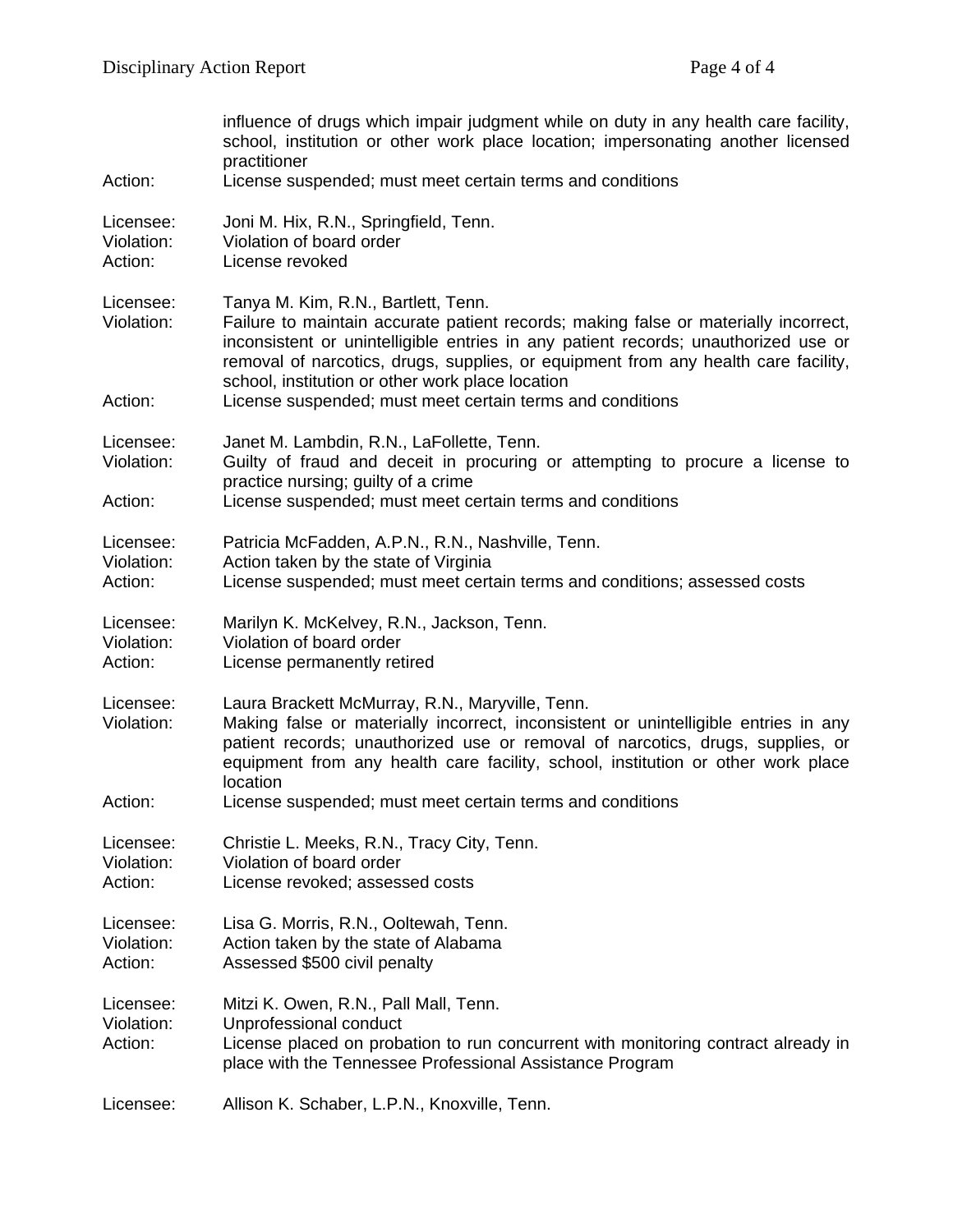| Violation:                         | Making false or materially incorrect, inconsistent or unintelligible entries in any<br>patient records; unauthorized use or removal of narcotics, drugs, supplies, or<br>equipment from any health care facility, school, institution or other work place<br>location; being under the influence of alcoholic beverages, or under the influence<br>of drugs which impair judgment while on duty in any health care facility, school,<br>institution or other work place location |
|------------------------------------|----------------------------------------------------------------------------------------------------------------------------------------------------------------------------------------------------------------------------------------------------------------------------------------------------------------------------------------------------------------------------------------------------------------------------------------------------------------------------------|
| Action:                            | License suspended; must meet certain terms and conditions                                                                                                                                                                                                                                                                                                                                                                                                                        |
| Licensee:<br>Violation:<br>Action: | Joyce M. Scott, L.P.N., Brownsville, Tenn.<br>Unprofessional conduct<br>License revoked                                                                                                                                                                                                                                                                                                                                                                                          |
| Licensee:<br>Violation:            | Jennifer R. Slagle, R.N., Johnson City, Tenn.<br>Unauthorized use or removal of narcotics, drugs, supplies, or equipment from any<br>health care facility, school, institution or other work place location; engaging acts<br>of dishonesty which relate to the practice of nursing                                                                                                                                                                                              |
| Action:                            | License suspended; must meet certain terms and conditions                                                                                                                                                                                                                                                                                                                                                                                                                        |
| Licensee:<br>Violation:            | Jamison L. Snider, R.N., Smyrna, Tenn.<br>Making false or materially incorrect, inconsistent or unintelligible entries in any<br>patient records; unauthorized use or removal of narcotics, drugs, supplies, or<br>equipment from any health care facility, school, institution or other work place<br>location                                                                                                                                                                  |
| Action:                            | License placed on probation to run concurrent with monitoring contract already in<br>place with the Tennessee Professional Assistance Program                                                                                                                                                                                                                                                                                                                                    |
| Licensee:<br>Violation:            | Terri Thompson Snider, R.N., Maryville, Tenn.<br>Failure to maintain accurate patient records; making false or materially incorrect,<br>inconsistent or unintelligible entries in any patient records; being under the<br>influence of alcoholic beverages or under the influence of drugs which impair<br>judgment while on duty in any health care facility, school, institution or other work<br>place location                                                               |
| Action:                            | License placed on probation; must meet certain terms and conditions                                                                                                                                                                                                                                                                                                                                                                                                              |
| Licensee:<br>Violation:            | Crystal E. Sowder, R.N., Kingston, Tenn.<br>Unauthorized use or removal of narcotics, drugs, supplies, or equipment from any<br>health care facility, school, institution or other work place location                                                                                                                                                                                                                                                                           |
| Action:                            | License suspended; must meet certain terms and conditions                                                                                                                                                                                                                                                                                                                                                                                                                        |
| Licensee:<br>Violation:            | Kimberly D. Story, R.N., Cookeville, Tenn.<br>Unauthorized use or removal of narcotics, drugs, supplies, or equipment from any<br>health care facility, school, institution or other work place location; engaging in acts<br>of dishonesty which relate to the practice of nursing                                                                                                                                                                                              |
| Action:                            | License suspended; must meet certain terms and conditions                                                                                                                                                                                                                                                                                                                                                                                                                        |
| Licensee:<br>Violation:            | Scott A. Sturtevant, L.P.N., Monteagle, Tenn.<br>Guilty of a crime; unfit or incompetent by reason of negligence, habits or other<br>cause                                                                                                                                                                                                                                                                                                                                       |
| Action:                            | License suspended; must meet certain terms and conditions                                                                                                                                                                                                                                                                                                                                                                                                                        |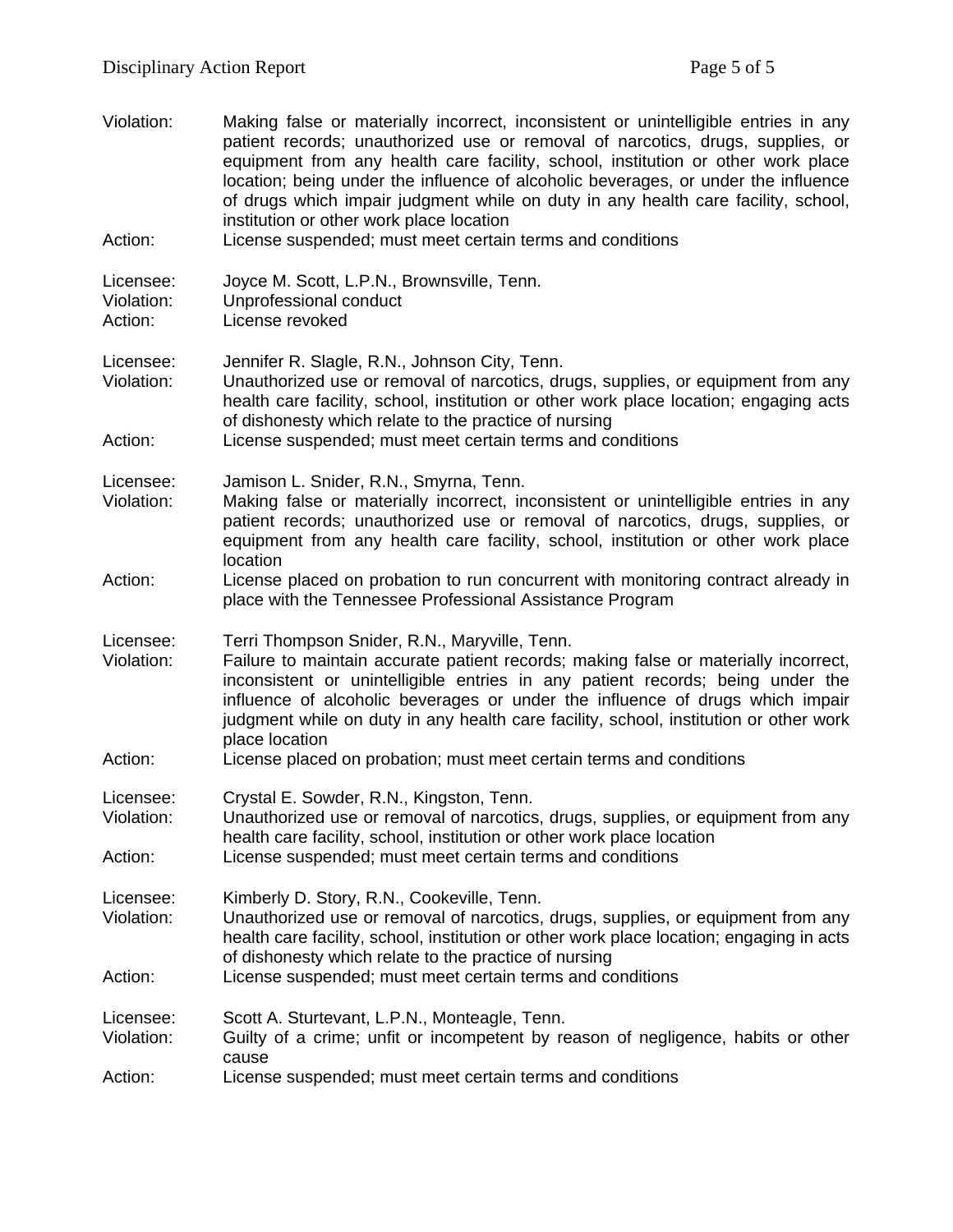| Licensee:<br>Violation:<br>Action: | Karen Zibelin Torres, R.N., Knoxville, Tenn.<br>Unprofessional conduct<br>License suspended; must meet certain terms and conditions                                                                                                                                                                                                 |
|------------------------------------|-------------------------------------------------------------------------------------------------------------------------------------------------------------------------------------------------------------------------------------------------------------------------------------------------------------------------------------|
| Licensee:<br>Violation:<br>Action: | Sandra S. Watson, R.N., Nashville, Tenn.<br>Addicted to alcohol or drugs to the degree of interfering with nursing duties;<br>unauthorized use or removal of narcotics, drugs, supplies, or equipment from any<br>health care facility, school, institution or other work place location<br>License voluntarily surrendered/revoked |
|                                    |                                                                                                                                                                                                                                                                                                                                     |
| Licensee:<br>Violation:<br>Action: | Susan C. Webster, L.P.N., Friendsville, Tenn.<br>Violation of board order<br>License revoked; assessed costs                                                                                                                                                                                                                        |
| Licensee:<br>Violation:            | Julie B. Willman, L.P.N., Jackson, Tenn.<br>Unauthorized use or removal of narcotics, drugs, supplies, or equipment from any<br>health care facility, school, institution or other work place location; guilty of a crime                                                                                                           |
| Action:                            | License suspended; must meet certain terms and conditions                                                                                                                                                                                                                                                                           |
| Licensee:<br>Violation:<br>Action: | Jerri N. Wilson, R.N., Memphis, Tenn.<br>Failed to pay student loan<br>License suspended                                                                                                                                                                                                                                            |

# **BOARD OF PHARMACY**

| Licensee:  | Paula M. Birth, R.T., Dickson, Tenn.                |
|------------|-----------------------------------------------------|
| Violation: | Failed to pay child support                         |
| Action:    | Registration suspended                              |
| Licensee:  | Julie Joiner Davis Robards, D.Ph., Knoxville, Tenn. |
| Violation: | Failed to pay child support                         |
| Action:    | License suspended                                   |

### **ABUSE REGISTRY**

| Individual: | Tomcallis Aliugo, Nashville, Tenn.   |
|-------------|--------------------------------------|
| Violation:  | Physical                             |
| Profession: | <b>Direct Service Personnel</b>      |
| Individual: | Travis Blake Beck, Morristown, Tenn. |
| Violation:  | Exploitation                         |
| Profession: | <b>Direct Support Staff</b>          |
| Individual: | Morgan Bond, Jackson, Tenn.          |
| Violation:  | Physical                             |
| Profession: | <b>Direct Care Staff</b>             |
| Individual: | Tamika Bonds, Chattanooga, Tenn.     |
| Violation:  | Physical                             |
| Profession: | House Manager                        |